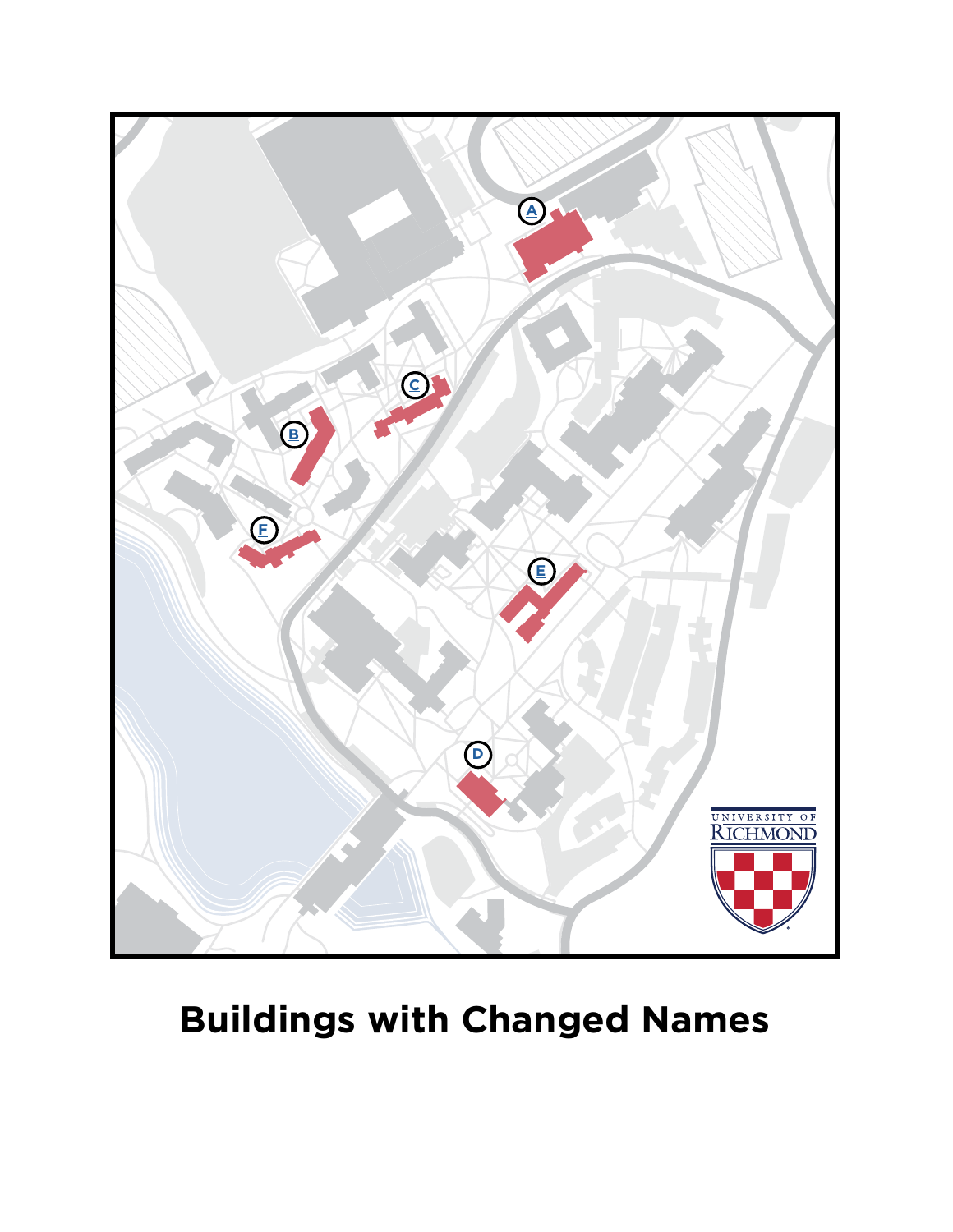Concurrent with its adoption of [Naming Principles](https://president.richmond.edu/university/naming-principles/principles.html) in March 2022, and consistent with those principles, the University's Board of Trustees [renamed six campus buildings.](https://president.richmond.edu/university/naming-principles/messages.html) Information about those buildings, their new names, their previous namesakes, the rationale for the original naming decisions, and the reasons for the removal of those names can be found here.

As expeditiously as possible, the University will update the building names in all places that they appear (building and campus signage, campus maps, the University's website, housing assignments, classroom assignments, University publications, etc.). In addition, consistent with the Naming Principles, the University will take steps to preserve and make accessible the historical record relating to the buildings, their original namesakes, the role of the original namesakes and their contributions to the University, and the reasons for the removal of their names. In cases in which the previous namesakes were enslavers, information about those enslaved by them will also be made part of the available historical record.

# <span id="page-1-2"></span>**A) The Refectory (Previously Sarah Brunet Memorial Hall)**

Sarah Brunet Memorial Hall, completed in 1914, was the original dining facility of Richmond College on the present campus, and was known until the early 1920s as the Refectory. It was then named by the Board of Trustees in memory of Sarah W. Brunet (1799-1888) of Norfolk, Virginia in recognition of her support of the institution. Although not directly affiliated with the institution, Brunet was a supporter of Baptist causes. She made at least one gift to Richmond College during her lifetime, and named Richmond College a beneficiary of her estate, resulting in the University receiving several land parcels over a period of many years. Brunet held numerous properties in Norfolk and other areas after her husband's death in 1830. The Slave Schedule of the Federal Census and City of Norfolk personal property tax records document Brunet as enslaving several persons in the years between 1835 and 1865.

### <span id="page-1-1"></span>**B) Residence Hall No. 3 (Previously Freeman Hall)**

Freeman Hall opened in 1965 and was named by the Board of Trustees in memory of Dr. Douglas Southall Freeman (1886-1953) in recognition of his service to the University. A 1904 graduate of Richmond College, he served as a University of Richmond Trustee (1925-1950) and Rector (1934-1950). Freeman was the editor of the *Richmond News Leader* (1915-1949) and the author of Pulitzer Prize-winning, multi-volume biographies of George Washington and Robert E. Lee. Extensive research into his life and work was conducted by the University in 2020. [The resulting research report](https://equity.richmond.edu/inclusive-history/freeman/report/Douglas-Southall-Freeman-Final-Report-20210216.pdf) describes his roles at the University of Richmond and his vast body of work as a historian, editor, and commentator. His work focusing on Robert E. Lee and the U.S. Civil War advances the discredited "Lost Cause" view of the Confederacy. The University's research also documents his public views and writings favoring the eugenics movement and laws against racial mixing; asserting white racial superiority; advocating for segregation and resisting federal studies and reports advocating integration (e.g., the reports of President Truman's 1947 President's Committee on Civil Rights and President's Commission on Higher Education); and advocating for the poll tax in order to deny Black citizens the right to vote.

## <span id="page-1-0"></span>**C) Residence Hall No. 1 (Previously Jeter Hall)**

Jeter Hall was completed in 1913 as one of the first two dormitories on the University's new campus and was initially referred to as "Dormitory No. 1." It was named by the Board of Trustees in 1916 in memory of Dr. Jeremiah Bell Jeter (1802-1880) in recognition of his service to the institution. Jeter launched an initiative that led to the formation of Virginia Baptist Seminary, eventually chartered as Richmond College; was a Trustee of Richmond College from its founding until his death; and was President of the Board of Trustees (1868-1872 and 1873- 1880). A Baptist minister, Jeter served as pastor of several churches, including First Baptist Church and Grace Street Church in Richmond; was President of the Baptist Association; and was co-owner and editor of *The Religious Herald*. Federal Census records affirm that Jeter enslaved persons in Northumberland County, Henrico County, and Richmond, Virginia.